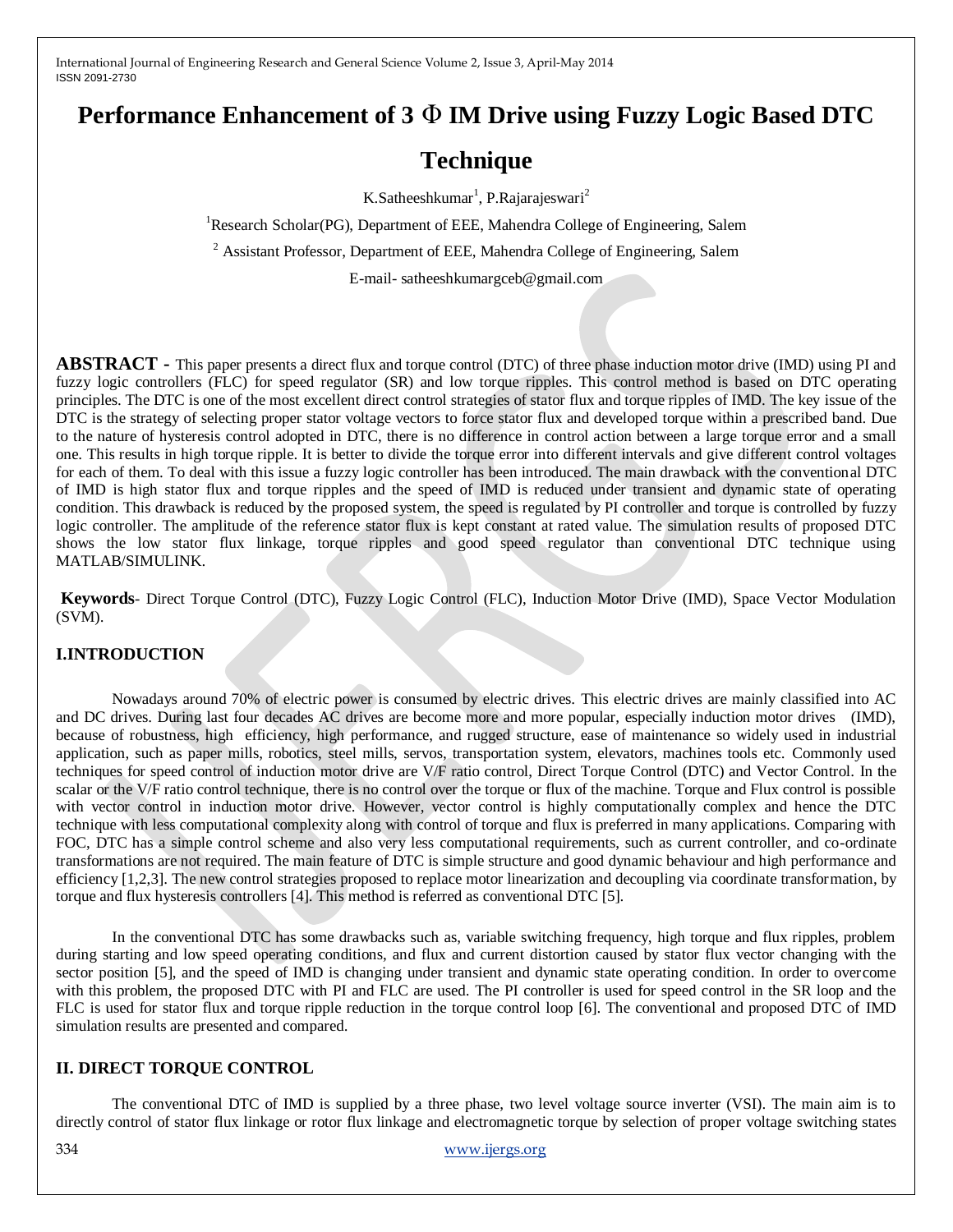of inverter. The schematic diagram of conventional DTC of IMD is shown in Fig.1. This schematic diagram consists of a torque and flux hysteresis band comparators  $(T, \Psi)$ , voltage vector sector selection, stator flux and torque estimators  $(\Psi_s, T_e)$ , induction motor, speed controller, and voltage source inverter (VSI) [7].

#### **A. Voltage Source Inverter (VSI)**

The three phase and two level VSI is shown in Fig.2, it has eight possible voltage space vectors, in those six active voltage vectors (U1-U6) and two zero voltage vectors (U7,U8), according to the combination of the switching modes are  $S_a$ ,  $S_b$ , and  $S_c$ . When the upper part of switches is ON, then the switching value is "1" and when the lower switch is ON, then the switching value is "0". The stator voltage vector is written as in equation (1).

 $\overline{U}$ S<sub>s</sub>, k =  $\frac{2}{3}$  U<sub>DC</sub> [ S<sub>a+</sub> aS<sub>b+</sub> a<sup>2</sup>S<sub>c</sub> ] (1)

Where UDC is the dc link voltage of inverter,  $a = e^{j2\Pi/3}$ .

The inverter output voltages  $U_a^s$ ,  $U_b^s$  and  $U_c^s$  are converted to  $U_{ds}^s$  and  $U_{qs}^s$  by following equations (2), and (3):

| $U_{ds}^{s} = \frac{2}{3} S_a - \frac{1}{3} S_b - \frac{1}{3} S_c$ | (2) |
|--------------------------------------------------------------------|-----|
| $U_{qs}^s = -(1/\sqrt{3}) S_b + (1/\sqrt{3}) S_c$                  | (3) |

The behaviour of induction motor drive using DTC can be described in terms of space vector model is written in the stator stationary reference frame[11],[12]:





Figure 1. Schematic diagram of direct torque control of induction motor.

#### **B. Direct Flux Control**

The implementation of the DTC scheme requires the torque, flux linkage computation and generation of vector switching states through a feedback control of the flux and torque directly without inner current loops. The stator flux in the stationary reference frame  $(d_s - q_s)$  can be estimated as [10]:

$$
\overline{\Psi}_{ds}^{s} = \int (U_{ds}^{s} - i_{ds}^{s} R_{s}) dt
$$
 (10)

$$
\overline{\psi}_{\rm qs}^{\quad s} = \int (U_{\rm qs}^{\quad s} - i_{\rm qs}^{\quad s} R_{\rm s}) \, \mathrm{d}t \tag{11}
$$

335 [www.ijergs.org](http://www.ijergs.org/)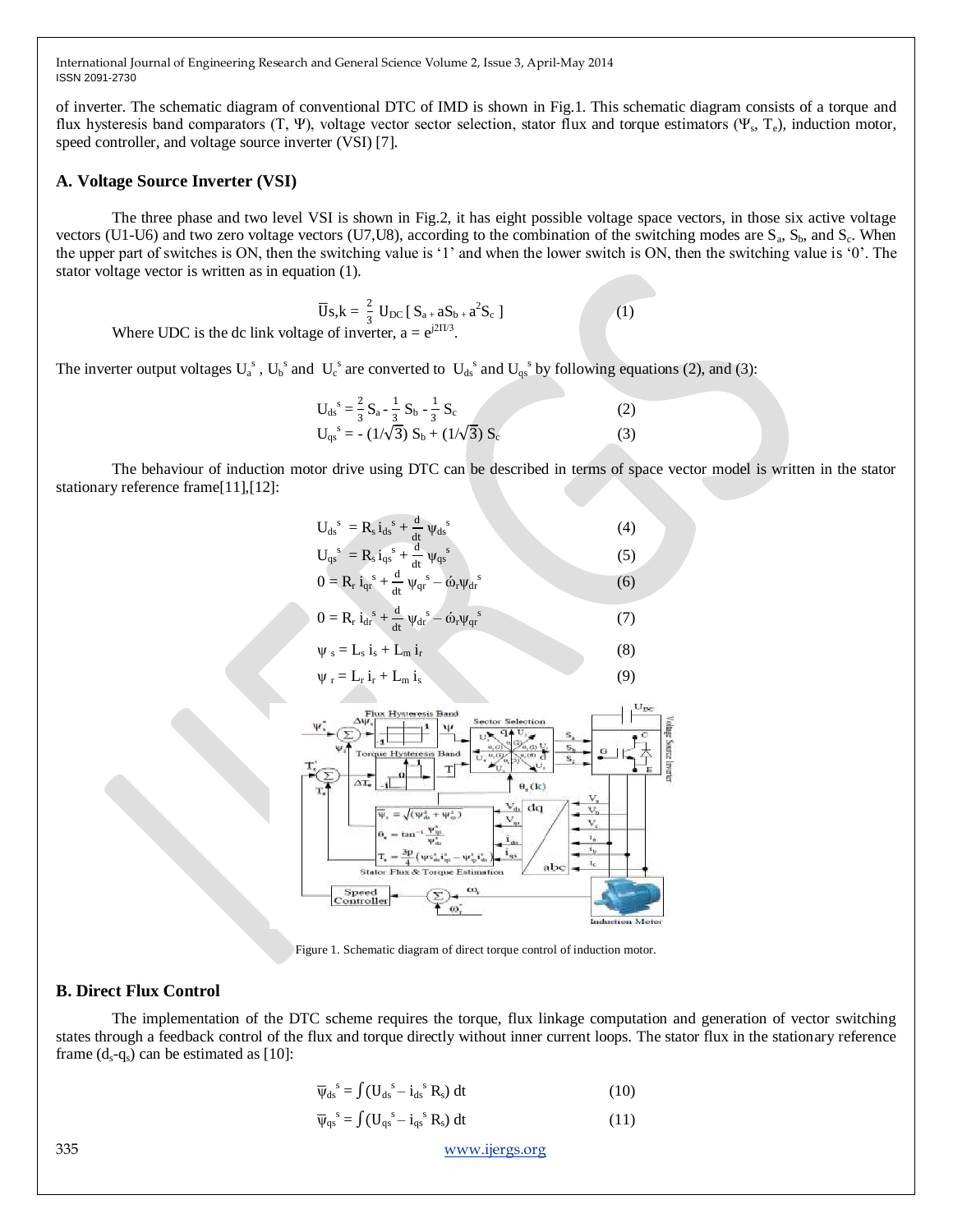The estimated stator flux,  $\psi_s$ , is given by:

$$
\overline{\psi}_s = (\overline{\psi}_{ds}^s{}^2 + \overline{\psi}_{qs}^s{}^2) \wedge (1/2)
$$
 (12)

$$
\overline{U}_s = \frac{d}{dt} (\overline{\psi}_s) \text{ or } \Delta \overline{\psi}_s = \overline{U}_s. \Delta t \tag{13}
$$



Figure 2.Schematic diagram of voltage source inverter.

The change in input to the flux hysteresis controller can be written as:

$$
\Delta \psi_s = \psi_s^* - \psi_s \tag{14}
$$

The flux hysteresis loop controller has two level of digital output ψ, according to the following relation shown in Table 1.

|                                        | <b>TABLE 1. SWITCHING LOGIC FOR FLUX ERROR</b> |  |
|----------------------------------------|------------------------------------------------|--|
| <b>State</b>                           | Flux Hysteresis $(\psi)$                       |  |
| $(\psi_s^* - \psi_s) > \Delta \psi_s$  |                                                |  |
| $(\psi_s^* - \psi_s) < -\Delta \psi_s$ |                                                |  |

#### **C. Direct Torque Control**

The torque hysteresis loop control has three levels of digital output, which have the following relations is shown in Table 2.

|                                              | ABLE 2. SWITCHING LOUIC FOR TORQUE ERRO |
|----------------------------------------------|-----------------------------------------|
| <b>State</b>                                 | Torque Hysteresis(T)                    |
| $(T_e^* - T_e) > \Delta T_e$                 |                                         |
| $-\Delta T_e < (T_e^* - T_e) < \Delta T_e$   |                                         |
| $(T_{\rho}^* - T_{\rho}) < -\Delta T_{\rho}$ |                                         |

TABLE 2. SWITCHING LOGIC FOR TORQUE ERROR

When the torque hysteresis band is  $T=1$  increasing torque, when  $T=0$  means torque at zero and  $T=-1$  decreasing the torque. The instantaneous electromagnetic torque and angle in terms of stator flux linkage is given in equation (15), (16).

$$
T_e = \frac{3}{2} \frac{P}{2} \left( \psi_{ds}^s \, i_{qs}^s - \psi_{qs}^s \, i_{ds}^s \right) \tag{15}
$$

$$
\theta_{\rm e}(k) = \tan^{-1}(\overline{\psi}_{\rm ds}^{\ \ s}/\overline{\psi}_{\rm qs}^{\ \ s}) \tag{16}
$$

The change in electromagnetic torque error can be written as:

$$
\Delta T_e = T_e^* - T_e \tag{17}
$$

The eight possible voltage vector switching configuration is shown in Fig.3.The voltage vector is selected using torque or flux need to be increased or decreased comes from the three level and two level hysteresis comparators for torque and stator flux respectively. The selection of increasing and decreasing the stator flux and torque is shown in Table 3.The Fig.3., illustrates the 2 hysteresis optimized voltage vector in six sectors and which are selected from six active and two zero voltage vector switching configurations, using the voltage vector selection table is shown in Table 4.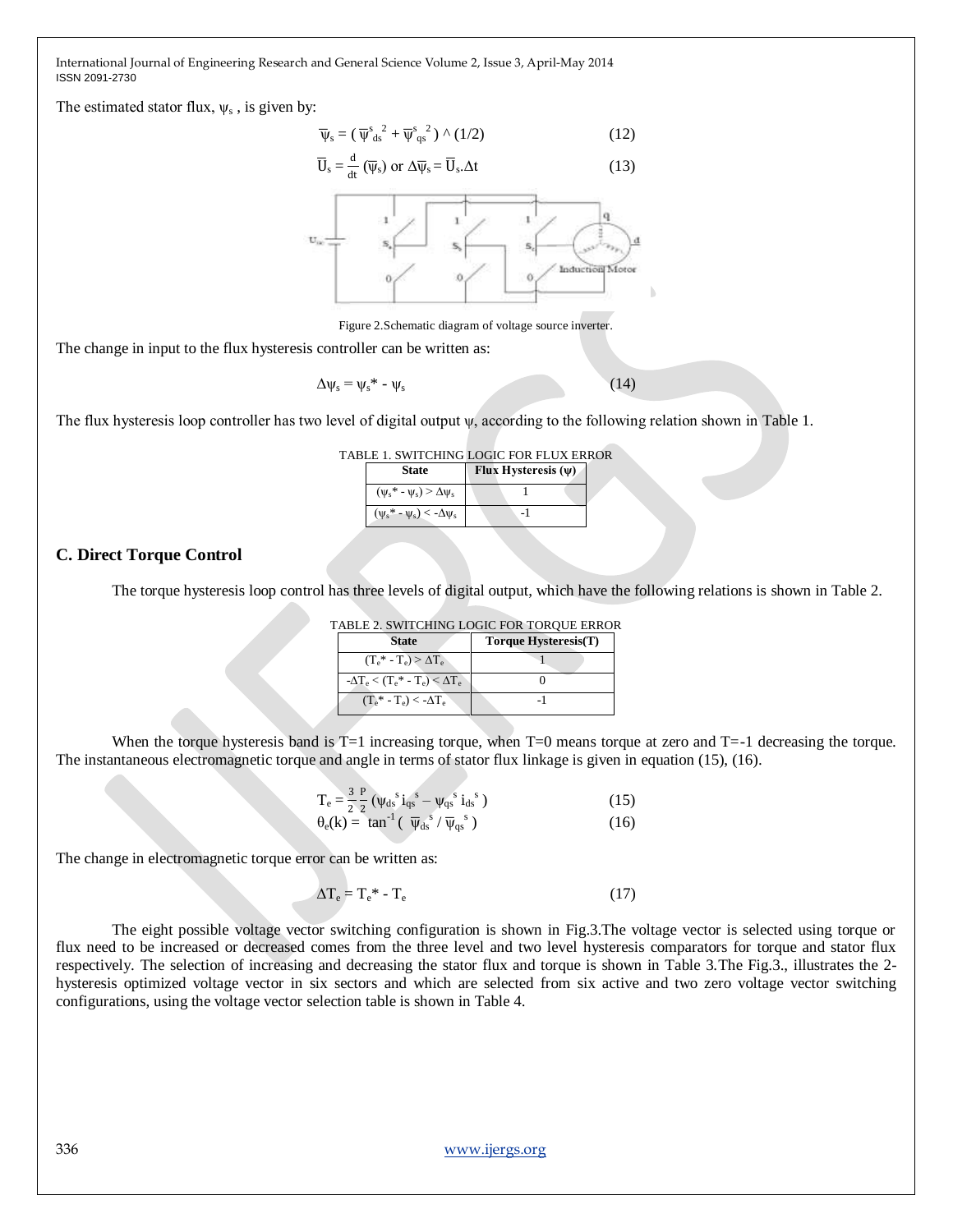

Figure 3. Eight possible switches configuration of the voltage source inverter.

|  |  |  |  | TABLE 3. GENERAL SELECTION FOR DTC |  |
|--|--|--|--|------------------------------------|--|
|--|--|--|--|------------------------------------|--|

| $K^{th}$ Sector      | <b>Increase</b>               | <b>Decrease</b>                   |
|----------------------|-------------------------------|-----------------------------------|
| Stator Flux $(\psi)$ | $U_k$ , $U_{k+1}$ , $U_{k-1}$ | $U_{k+2}$ , $U_{k+3}$ , $U_{k-2}$ |
| Torque (T)           | $U_k$ , $U_{k+1}$ , $U_{k+2}$ | $U_{k+3}$ , $U_{k-2}$ , $U_{k-1}$ |

|      | <b>Hysteresis</b><br><b>Controller</b> |                |                |                | Sector Selection $\theta_e(k)$ |                |                |
|------|----------------------------------------|----------------|----------------|----------------|--------------------------------|----------------|----------------|
| Ψ    | T                                      | $\theta_e(1)$  | $\theta_e(2)$  | $\theta_e(3)$  | $\theta_e(4)$                  | $\theta_e(5)$  | $\theta_e(6)$  |
|      |                                        | U2             | U3             | U4             | U <sub>5</sub>                 | U6             | U1             |
|      | 0                                      | U7             | U8             | U7             | U8                             | U7             | U8             |
|      | $-1$                                   | U6             | U <sub>1</sub> | U <sub>2</sub> | U3                             | U <sub>4</sub> | U <sub>5</sub> |
| $-1$ |                                        | U3             | U <sub>4</sub> | U <sub>5</sub> | U6                             | U1             | U2             |
|      | $\Omega$                               | U <sub>8</sub> | U7             | U8             | U7                             | U8             | U7             |
|      | $-1$                                   | U5             | U6             | U1             | U <sub>2</sub>                 | U <sub>3</sub> | U4             |

#### **III. PROPOSED FUZZY LOGIC CONTROLLER**

The fuzzy logic control is one of the controllers in the artificial intelligence techniques. Fig.4 shows the schematic model of Fuzzy based DTC for IMD. In this project, Mamdani type FLC is used and the DTC of IMD using PI controller based SR(speed regulator) are requires the precise mathematical model of the system and appropriate gain values of PI controller to achieve high performance drive. Therefore, unexpected change in load conditions would produce overshoot, oscillation of the IMD speed, long settling time, high torque ripple, and high stator flux ripples. To overcome this problem, a fuzzy control rule look-up table is designed from the performance of torque response of the DTC of IMD. According to the torque error and change in torque error, the proportional gain values are adjusted on-line [8].

The fuzzy controller is characterized as follows:

- 1) Seven fuzzy sets for each input and output variables,
- 2) Fuzzification using continuous universe of discourse,
- 3) Implication using Mamdani's "min" operator,
- 4) De-fuzzification using the "centroid" method.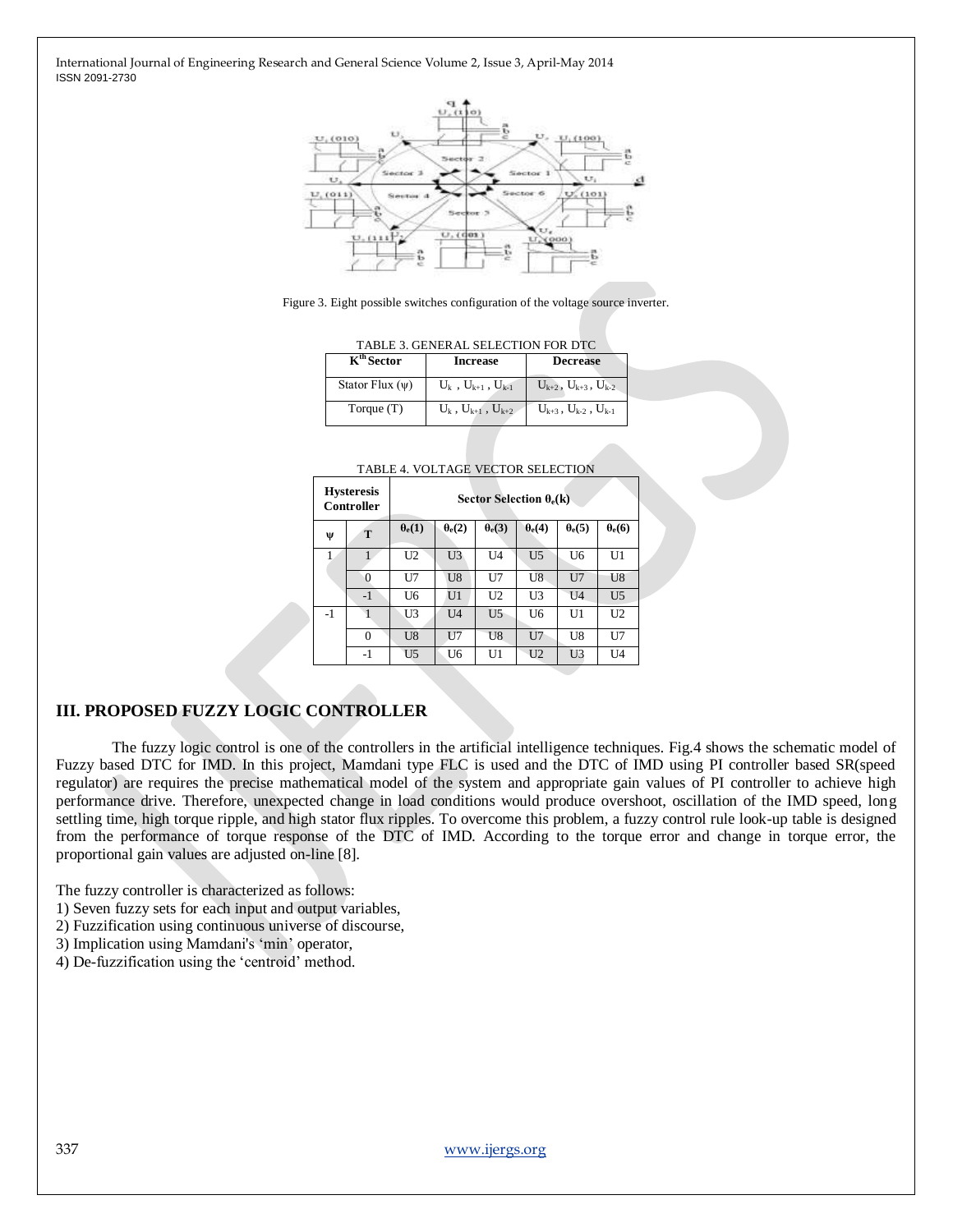

Figure 4. Proposed Structure of FLC Based Direct Torque Control.

*Fuzzification*: the control process of converting a numerical variable (real number) convert to a linguistic variable (fuzzy number) is called fuzzification.

*De-fuzzification***:** the rules of the FLC generate required output variable in a linguistic variable (Fuzzy Number), according to the real world requirements, linguistic variables have to be transformed to crisp output (Real number).

*Database*: the database stores the definition of the membership Function required by fuzzifier and defuzzifier [10].

#### **A. Fuzzy Variables**

In the crisp variables of the torque error and change in torque error are converted into fuzzy variables  $\Delta T_e(k)$  and  $\Delta T_e*(k)$  that can be identified by the level of membership functions in the fuzzy set. The fuzzy sets are defined with the triangular membership functions.

#### **B. Fuzzy Control Rules**

In the fuzzy membership function there are two input variables and each input variable have seven linguistic values, so 7x7=49 fuzzy control rules are in the fuzzy reasoning is shown in Table.5 and flowchart of FLC is shown in Fig.6.



Figure 5. Fuzzy membership functions of input variables (a) torque error, (b) change in torque error, and (c) output variable.



Figure 6. Flowchart of Fuzzy logic controller

338 [www.ijergs.org](http://www.ijergs.org/)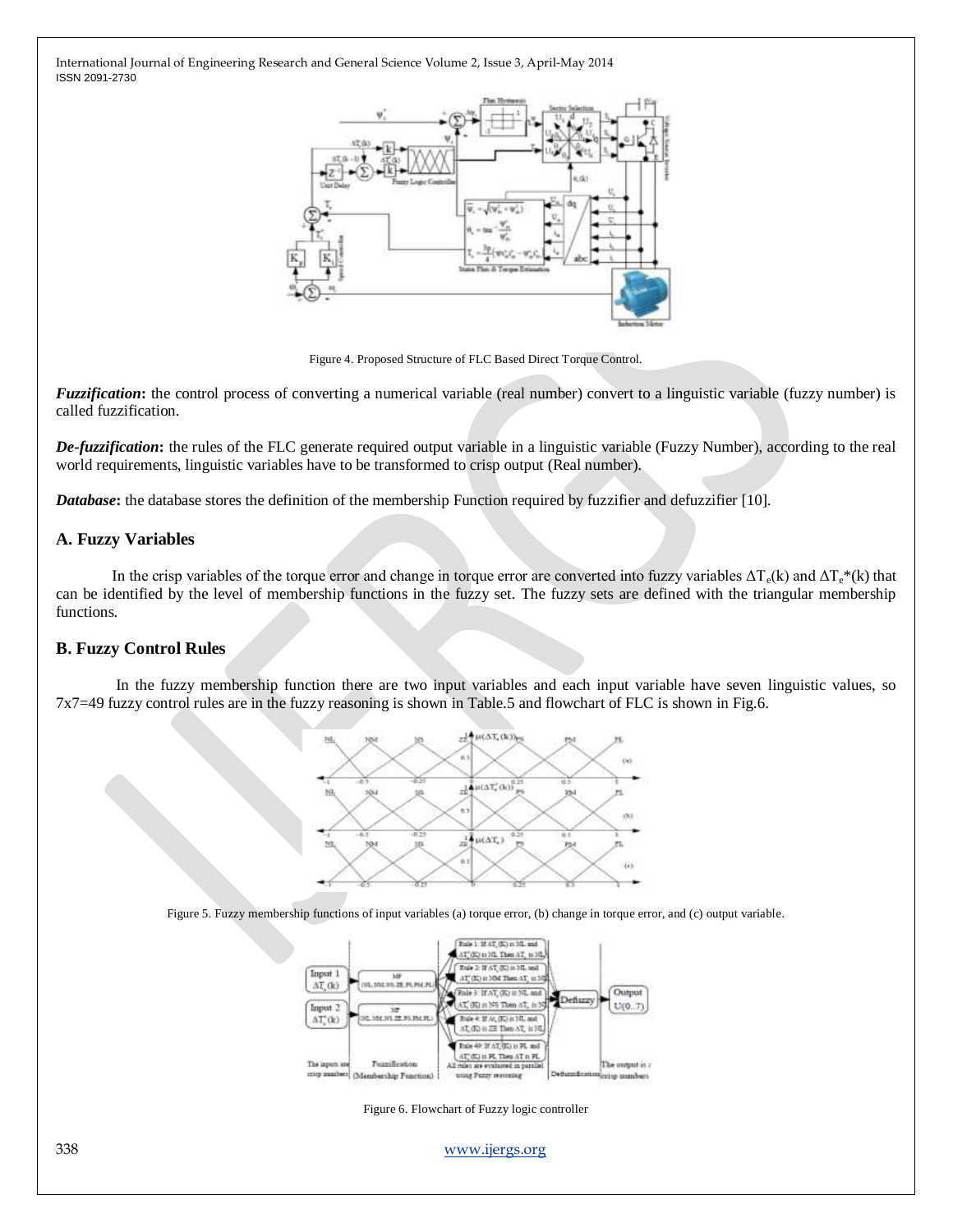| $\Delta T_e$ | NL | <b>NM</b> | <b>NS</b> | ZE        | PS        | <b>PM</b> | PL  |
|--------------|----|-----------|-----------|-----------|-----------|-----------|-----|
| NL           | NL | NL        | NL        | NL        | NM        | <b>NS</b> | ZE  |
| NM           | NL | NL        | NL        | NM        | <b>NS</b> | ZE        | PS  |
| <b>NS</b>    | NL | NL        | NM        | <b>NS</b> | ZE        | <b>PS</b> | PM  |
| ZE           | NL | <b>NM</b> | <b>NS</b> | ZE        | PS        | PM        | PI. |
| <b>PS</b>    | NM | NS        | ZΕ        | <b>PS</b> | PM        | PL        | PL  |
| PM           | NS | ZE        | PS        | PM        | PL        | PL        | PL  |
| PL           | ZE | PS        | PM        | PL        | PL        | PL        | PL  |

TABLE 5. FUZZY LOGIC CONTROL RULES

A FLC converts a linguistic control strategy into an automatic control strategy and fuzzy rules are constructed by expert knowledge or experience database. Firstly, the input torque  $\Delta T_e$  (k) and the change in torque error  $\Delta T_e^*(k)$  have been placed of the torque to be the input variables of the FLC. Then the output variable of the FLC is presented by the control of change in torque  $\Delta T_e$ . To convert these numerical variables into linguistic variables, the following seven fuzzy levels or sets are chosen as: NL (negative large), NM (negative medium), NS (negative small), ZE (zero), PS (positive small), PM (positive medium), and PL (positive large) as shown in Fig.5.

#### **IV. SIMULATION AND RESULTS**

The conventional and proposed DTC MATLAB models were developed for 3hp IMD. The simulation results of conventional and proposed DTC for forward motoring operation are shown in Fig.7, and Fig.8, it represents the stator current, stator flux, developed torque at no load and full load, speed, and stator dq-axis.



339 [www.ijergs.org](http://www.ijergs.org/)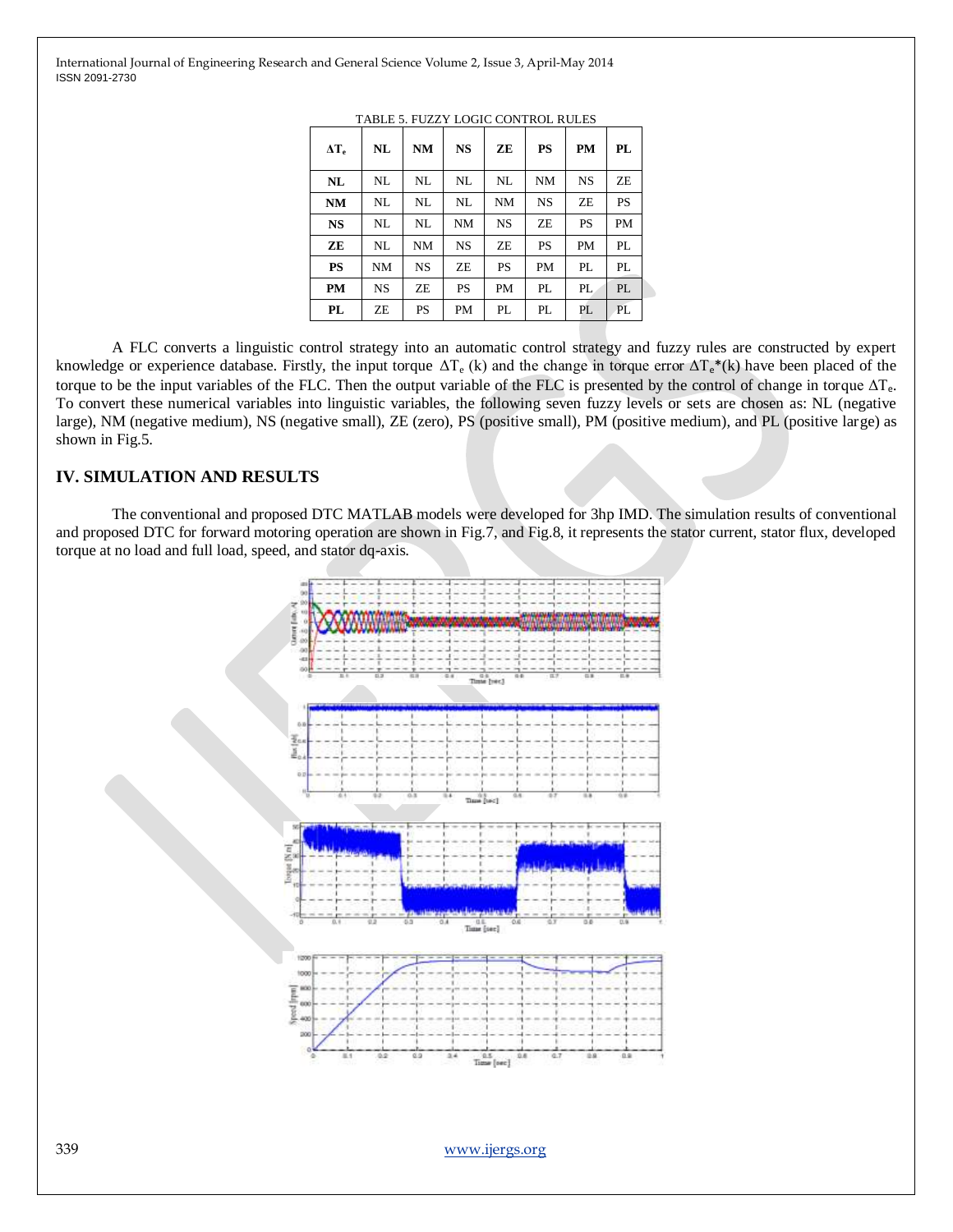

Figure 7. Simulation results of conventional DTC: Stator Currents, Stator flux, Electromagnetic load torque of 30 N.m is applied at 0.6 sec and removed at 0.85 sec, rotor Speed from 0 to 1200rpm, and stator flux dq-axis of IMD.



Figure 8. Simulation results of proposed DTC: Stator Currents, Stator flux, Electromagnetic load torque of 30 N.m is applied at 0.6 sec and removed at 0.85 sec, rotor Speed from 0 to 1200rpm, and Stator flux dq-axis of IMD.

# **V. ACKNOWLEDGMENT**

We take this opportunity to express our deepest gratitude and appreciation to all those who have helped us directly or indirectly towards the successful completion of this paper.